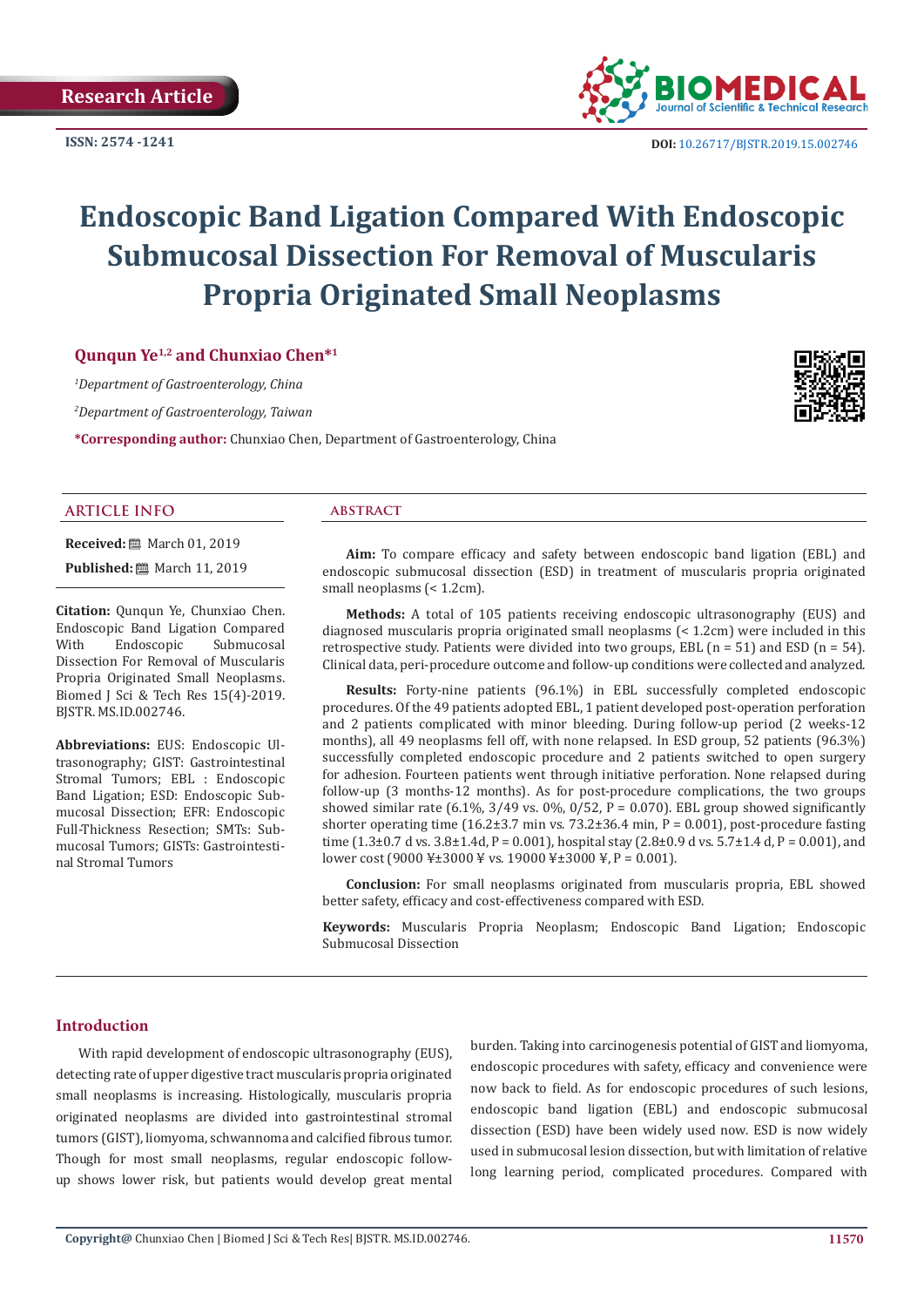ESD, EBL shows better convenience, but lacks pathological studies for random discharge of neoplasms. So herein, we conducted a retrospective case-control study to investigate the treatment value of ESD and EBL in muscularis propria originated small neoplasms.

# **Materials and Methods**

#### **Subjects**

A total of 105 patients diagnosed as neoplasms originated from muscularis propria by endoscopic with ultrasonography and then underwent ESD and EBL from Oct, 2013 to Jun, 2015 were included in the study. Informed consent was obtained from all patients for being included in the study. Exclusion criteria were:

- a) Muscularis propria derived neoplasm > 1.2 cm;
- b) Complicated with other endoscopic lesion;
- c) Anti-neoplasm therapy during endoscopic procedure;
- d) Age  $> 80$  years or  $< 18$  years;
- e) Low compliance;
- f) Other situation that may influence result.

#### **Pre-Procedure Evaluation**

Patients underwent gastric endoscopy, endoscopic ultrasonography, abdominal CT scan for pre-procedure evaluation of size, location and type of neoplasm. And routine chest X-ray, electrocardiogram, pulmonary function, blood routine, biochemical analysis, coagulation function were completed before procedure.

# **Endoscopic Procedures**

For EBL group, routine procedures were as follows: place ligation device on top of endoscope, insert endoscope close to lesion, choose a suitable place and angle, put lesion into transparent cap and suck with vacuum till whole lesion into transparent cap, and release one or two rubber band after 30 seconds of forced suction. Repeat the above procedure if necessary to ensure ligation of the lesion. Titanium clip might be use if necessary. For ESD group, routine procedures were as follows: Mark outer 0.5cm margin of lesion with argon beam coagulator, inject into submucosa with dying solution (2-3ml methylene blue, 1 ml epinephrine and 100 ml saline), dissect with Hook knife to expose lesion, strip lesion with IT knife or Hook knife even with perforation, argon beam coagulator

to deal with bleeding in the surface, and close wound with titanium clip or with purse string suture.

#### **Post-Procedure Treatment and Follow-Up**

For EBL, fast for one day after procedure, and routine antiacid therapy, mucous protection agent for two weeks. Repeat endoscopic ultrasonography or endoscopy for 2 weeks or 3 months. For ESD group, fast, gastrointestinal decompression, anti-acid and parenteral nutrition for two to three days as for routine patients. The time might be extended to one week for endoscopic full-thickness resection (EFR) patients, and anti-biotics might be used in addition. Routine anti-acid therapy, mucous protection agent were used till two months and followed up with endoscopic ultrasonography or endoscopy for 3 months to 1 year.

#### **Statistical Analysis**

Data collected included demographic, clinical data as well as operating time, post-operate fast time, hospital stay and cost. Normality of distribution was tested with Kolmogorov-Smirnov test. Normally distributed variables were presented as mean ± standard deviation (SD); variables with skewed distributions were presented as median (interquartile range). Student's t-test or Mann-Whitney U test for continuous variables, and χ2 test for categorical variables were used to compare the parameters between cases and controls. Statistical analyses were performed using SPSS 20.0 (SPSS Inc., Chicago, IL, USA). A two-sided P < 0.05 was considered statistically significant.

#### **Results**

# **Clinical Evaluations**

A total of 105 patients were included in our study, 54 in ESD group and 51 in EBL group. Two groups showed no difference in age, sex, tumor size ( $P > 0.05$  for all) (Table 1). 59 patients (56.2%) complaint with abdominal discomfort, distension, abdominal pain. 46 patients (43.8%) were random findings during health examination. As for tumor location, 52 (49.5%) were in the fundus, 51 (48.6%) in gastric body, 2 (1.9%) in antrum. Pathological analysis was successfully done for all patients in ESD group. 24 were diagnosed with interatitialoma, with 21 being extreme low risk, 3 as low risk, 23 liomyoma, 3 Schwannoma, 2 ectopic pancreas, 1 fibroadenoma, 1 neuroendocrine neoplasm (Table 1).

**Table 1:** Demographic data in endoscopic submucosal dissection and endoscopic band ligation group.

| Variable         | <b>Endoscopic Band Ligation</b> | <b>Endoscopic Submucosal Dissection</b> | $P$ value |
|------------------|---------------------------------|-----------------------------------------|-----------|
| Gender (Male, %) | 21 (41%)                        | 17 (31%)                                | 0.301     |
| Age (year)       | 54.04±10.31                     | $51.57 \pm 12.93$                       | 0.284     |
| Tumor size (cm)  | $0.841 \pm 0.20$                | $0.857 \pm 0.29$                        | 0.747     |
| Tumor location   |                                 |                                         | 0.259     |
| Fundus           | 25                              | 30                                      |           |
| Body             | 26                              | 22                                      |           |
| Antrum           | 0                               |                                         |           |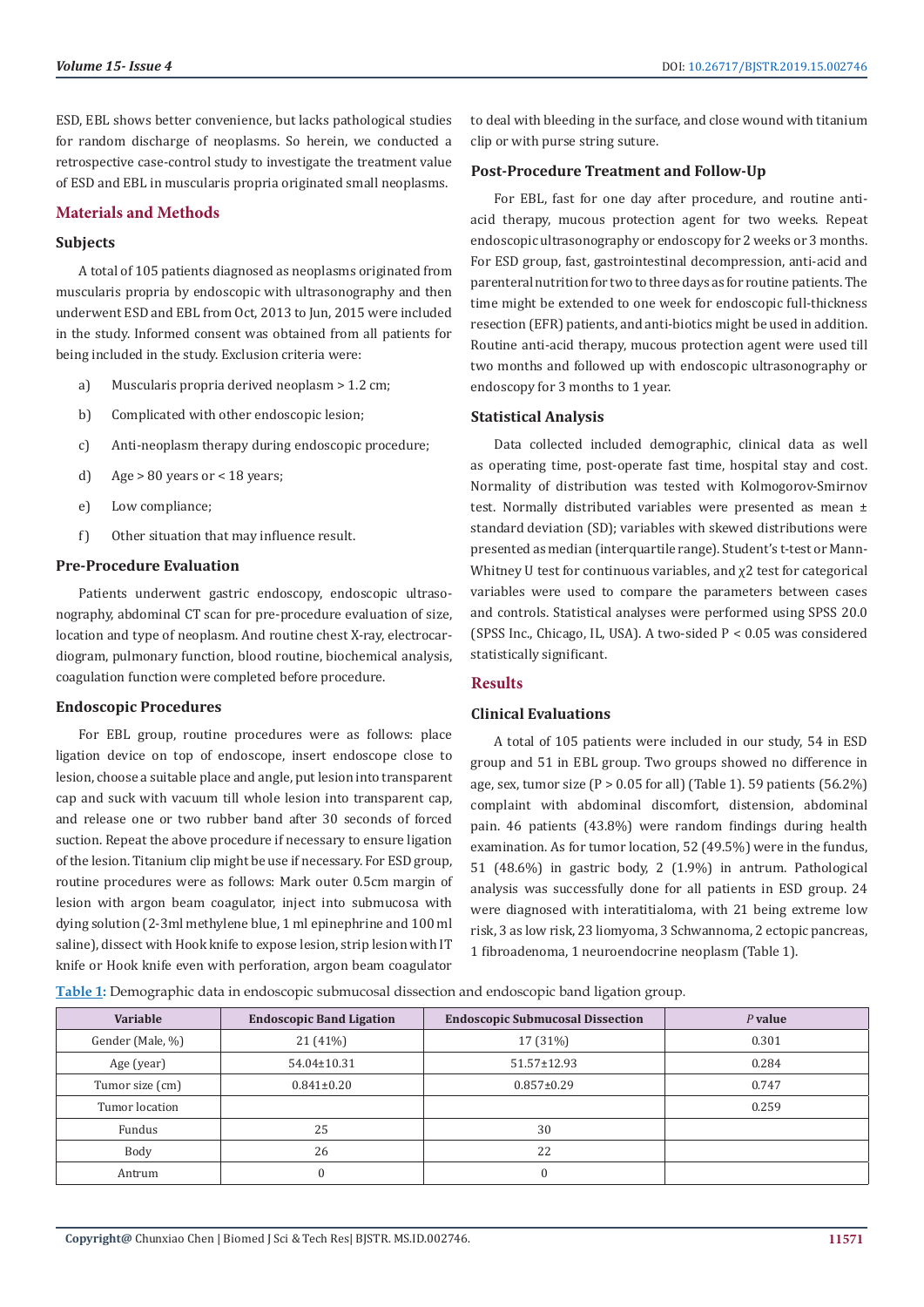#### **Endoscopic Procedures**

49 patients (96.1%) in EBL group successfully completed endoscopic procedures. Two aborted for not obvious occupation during endoscopy and discharged for follow-up. 52 patients (96.3%) completed ESD. Two switched to surgery for severe adhesion. 14 underwent EFR for to fully resect tumor. 12 used titanium clip to close perforation and two used purse string suture as well.

### **Peri-Procedure Comparison**

One patient in EBL group complicated with acute perforation, and successfully treated with purse string suture; two had minor bleeding after procedure and treated conservatively. 13 patients in ESD group had fever after procedure, but none complicated with gastric intestinal bleeding or severe infection or even death. Post-procedure complication rate showed no significant difference between two groups ( $P > 0.05$  for all). But as for procedure time, post-procedure fast time, hospital stay and cost, EBL group were all lower (P < 0.05 for all,) (Table 2).

# **Follow-Up Conditions**

Follow up duration in EBL group varied from 2 weeks to one year, and none of 49 patients showed recurrence. As for ESD group, post-procedure endoscopy in three to 12 months after procedure was all negative as well.

| Table 2: Peri-procedure comparison between endoscopic submucosal dissection and endoscopic band ligation group. |  |  |  |  |
|-----------------------------------------------------------------------------------------------------------------|--|--|--|--|
|                                                                                                                 |  |  |  |  |

| Variable                         | Endoscopic Band Ligation Group | Endoscopic Submucosal Dissection Group | P Value |
|----------------------------------|--------------------------------|----------------------------------------|---------|
| Number, n                        | 49                             | 52                                     |         |
| Procedure duration (min)         | $16.2 \pm 3.7$                 | $73.2 \pm 36.4$                        | 0.001   |
| Post-procedure fast time (days)  | $1.3 \pm 0.7$                  | $3.8 \pm 1.4$                          | 0.001   |
| Hospital stay (days)             | $2.8 \pm 0.9$                  | $5.7 \pm 1.4$                          | 0.001   |
| Total cost (thousand yuan)       | 9±3                            | 19±03                                  | 0.001   |
| Post-procedure complications (n) |                                | 0                                      | 0.070   |
| Antrum                           |                                |                                        |         |

# **Discussion**

This study compared EBL and ESD procedure in treatment of small neoplasms originated from muscularis propria. Both groups showed similar peri-procedure complications. EBL group had lower procedure time, post-procedure fast time, and hospital stay and cost as well. Submucosal tumors (SMTs) are common neoplasms derived from muscularis propria, which are mainly leiomyomas and gastrointestinal stromaltumors (GISTs). Leiomyomas are usually benign. GISTs can be recurrent and metastasis. Whether it's benign or malignant is decided by size and mitosis index [1] for example, tumor less than 2cm with MI less than 5/50 high power field was known as benign. GISTs are relatively rare endoscopic findings, with prevalence of 1-2/100,000. Surgery or endoscopic procedure is common treatment for GISTs. The way of GISTs treatment is decided by location and invasion deepness of the tumor, rather than histological type. Most GISTs are non-invasive and seldom showed lymph node metastasis. So, lymphadenectomy is not usually necessary. For now, treatment of SMTs less than 2cm is not consistent. Some experts recommend close endoscope follow up for its low invasiveness. But as endoscopy technology developed, endoscopy treatment of GISTs is of great value, such as ESD, EMR, EBl et al. [2,3].

EBL is newly developed procedure for GISTs. Similar as that in treatment of esophageal varix, EBL included processes of suction, ligation, release of band and finally led to tumor ischemia, falling off and heal. Sun, et al reported that their experience in EBL for small leiomyoma [4]. EBL showed better accessibility, convenience, less

trauma, shorter hospital stay and lower cost [4]. EBL is relatively safe that after ligation of whole layer of stomach, tumor would fall off after ischemia and necrosis, and left ulcer will be healed in a short period. However, in our study, one patient in EBL group had acute perforation after procedure, might be owing to early fall off of band. In order to avoid such complication, titanium clip can be used. As diameter of transparent cap is limited, for tumor greater than 12mm, complete suction was hard, so longer suction time is needed [5]. One limitation for EBL is that usually tumor fall of time is long and random, so pathological analysis is not applicable. In our study, ESD group showed 44.4% GISTs, 42.6% liomyoma, which all turned to be low or extreme low degree.

So, clinically, close follow up is needed to ensure fall off of tumor as well as recurrence and in our study, after 2 weeks to 12 months post-procedure follow up, all tumors were off, and none had recurrence. ESD is now widely used endoscopic technology for dissection of muscularis propria tumors with application of endoscopy, knife, injecting needle, transparent cap, titanium clip, coagulation clamp. Advantage of ESD is ability to gain pathological evidence. As endoscopic skills and equipment develop rapidly, for tumors invaded into serosa, EFR is also safe and effective [6]. Once perforation happened, titanium clip can be used to close small wound (<3cm), while larger wound would be closed by purse string suture [7]. In our study, 14 patients ender went EFR, adopted purse string suture and none switched to surgery or had post-procedure bleeding. For muscularis propria tumor less than 3cm, compared with surgery. ESD has less trauma, lower hospital stay and quick recovery [8].